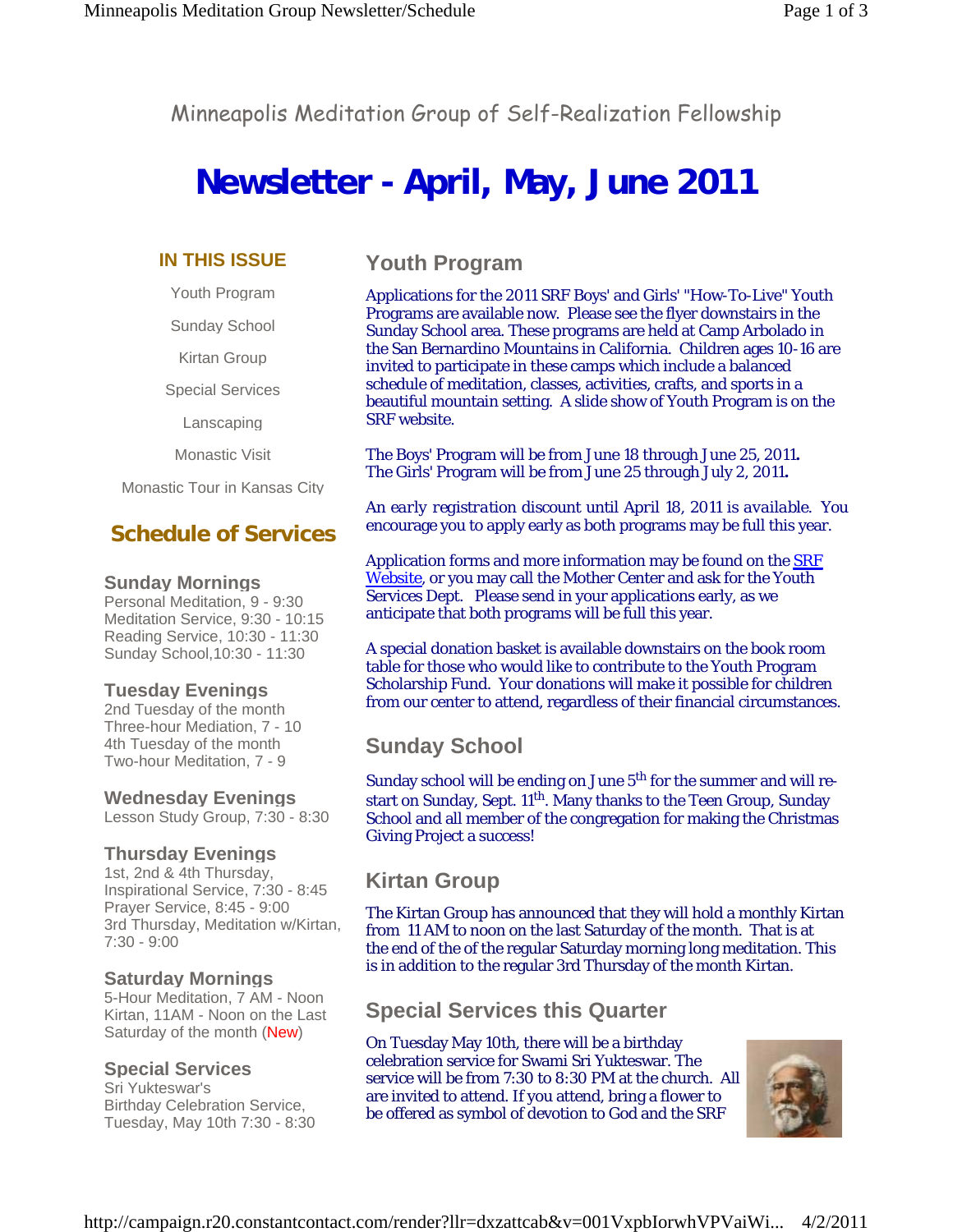#### **General Meeting**

May 22nd 11:30 after the Reading Service.

#### **Social Gatherings**

Vegetarian Potluck after Sunday Reading Service - April 3rd, May 1st, June 5th.

## **Sunday Readings Schedule**

#### **April**

3 - In God is all Happiness.. 10 - Life Energy - The Power that Heals.

17 - The Balance of Life. 24 - Increasing the Power of Initiative.

#### **May**

1 - The Dream Fabric of Life. 8 - Mothers: Manifestations of God's Love.

15 - The Oneness of Religion. 22 - Eliminating the Static of Fear from the Mind Radio. 29 - Self-Analysis: Key to the Mastery of Life.

#### **June**

5 - Four Fundamental Ways to Realize God. 12 - Spiritual Marriage. 19 - Seeing God As the Sole Doer. 26 - Building World Unity.

#### **Quote From Master**

Guru's and a donation in a white envelope as a symbol of loyalty and faithfulness to the cause of SRF.

# **Landscaping at the Church**

With spring upon us, the landscape committee is looking for a few volunteers to help maintain the church garden. Duties include lawn mowing once a month, watering the shrubs and the lawn, commissioning and decommissioning the water fountain and other miscellaneous duties. If you are interested in helping out, please contact Srihari at srihari\_nandyal@hotmail.com.



# **Monastic Visit**



L to R: Br. Lynn, Tom Austin, Terry Schwab, Br. Roberto at Como **Conservatory** 

Brahmachari Lynn and Roberto visited the Minneapolis Mediation Group on their way to Chicago in early March. On the Thursday night of their visit they led a meditation and satsanga at the Church.

## **Monastic Tour In Kansas City**

The Kansas City Meditation Group of Self-Realization Fellowship is pleased to invite you to a special spiritual gathering to be held at the Unity Village Conference Center May 13-15, 2011. SRF Monastics will lead the weekend events. A Kriya Yoga Initiation Ceremony will be held on Saturday evening for eligible students.

The event will be held at Unity Village in the Spiritual Life Center, 1901 NW Blue Parkway, Unity Village, MO 64065, approximately 15 miles southeast of downtown Kansas City.

All are welcome to attend the events. The Kriya Initiation and Kriya Technique Review Class are, however, limited to qualified students of the SRF Lessons. Those new to SRF will have the opportunity to sign